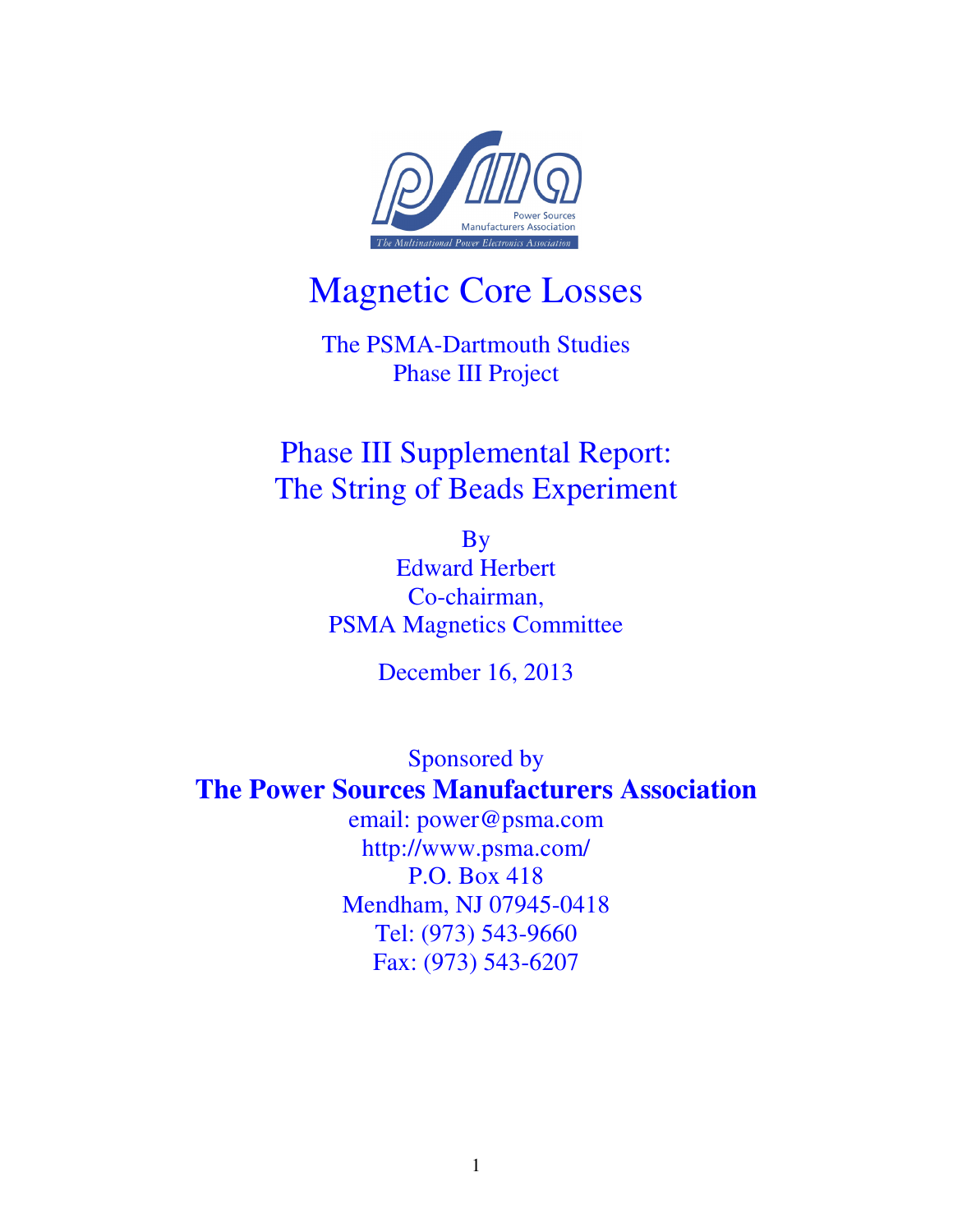### Phase III Supplemental Report: The String of Beads Experiment

Edward Herbert Revised, December 11, 2013 Co-Chairman PSMA Magnetics Committee

#### **Summary:**

Due to extreme problems with the test equipment and a limited budget, very few productive test were run in Phase III.

Tests on a "string of beads" alternative to a single toroid provide a tantalizing suggestion that the high frequency losses may be significantly lower and that the "off-time" phenomenon may be partly mitigated. There are insufficient data to say more.

#### **Winding Variations**

We had more tests planned for winding variations, but only the string of beads tests were run. There are very little data, so it cannot be considered conclusive, but it is suggestive that a string of beads may have significantly lower core losses at higher frequencies  $(>500$  kHz).

#### **String of Beads test**



**The objective:** To further asses a core set with no radial component, and to assess eddy current and dimensional resonance effects, run a set of tests on a composite core comprising a string of small cores with single turn excitation and sense windings, designed to have comparable inductance and total core volume. Doing this exactly might require specially machined cores, but a reasonable approximation is 40 cores Magnetics Inc. R 40402.



The baseline core is a Mag Inc. R42206-TC with five turns. (There is also a five-turn sense winding, not shown.)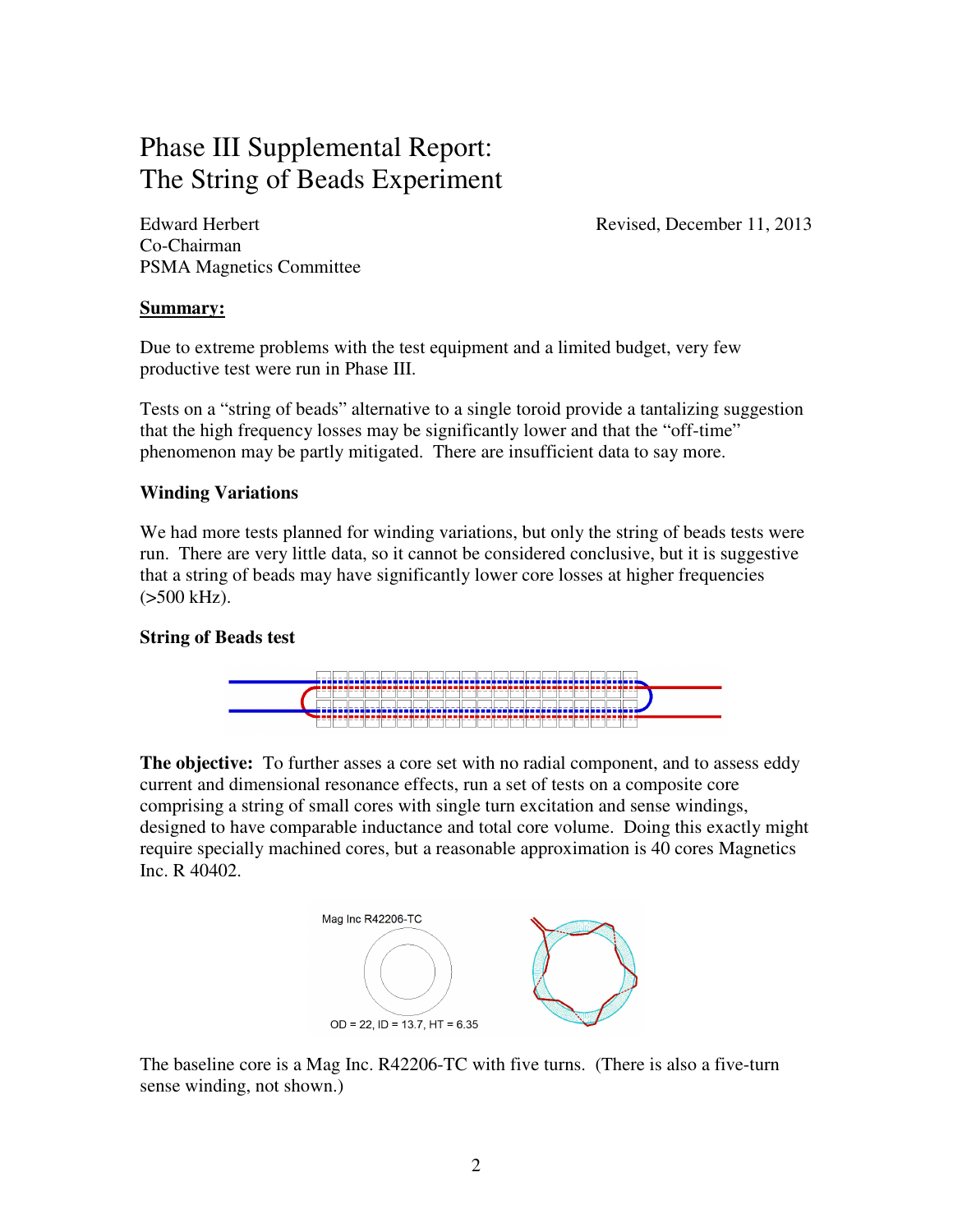Ideally, for inductance comparable to a five-turn winding using onle one turn, the area Ae should be 5 times and the magnetic length Le should be 1/5. The total volume Ve should be the same.

If we keep the ID/OD ratio the same, and meet the above criteria, the ID and OD are divided by 5 and the height is multiplied by 25, so the area Ae is 5 times and the volume Ve is the same. The heiht of the individual beads is arbitrary as long as the total is correct. As an example, the arrangement below would work.



26 cores, OD = 4.4, ID = 2.74, HT =  $6.11$ 

We could not find a combination using standard cores that fit the criteria, but 40 cores of Mag Inc. R 40402 is quite close on inductance using the published values and 87 percent of the volume Ve. To make the volume Ve equal, use 46 cores.

| R 42206                |                                                                                               | R 40402 |                                                   |
|------------------------|-----------------------------------------------------------------------------------------------|---------|---------------------------------------------------|
|                        | Ae $26.2 \text{ mm}^2$ $x5 = 131 \text{ mm}^2$ $3.08 \text{ mm}^2$ $x40 = 123.2 \text{ mm}^2$ |         |                                                   |
|                        | Le 54.1 mm $x1/5 = 10.8$ mm $10.21$ mm                                                        |         |                                                   |
| Ve $1441 \text{ mm}^3$ |                                                                                               |         | 31.4 mm <sup>3</sup> $x40 = 1256$ mm <sup>3</sup> |

Check proportionate inductance L:

$$
L \propto \frac{n^2 * A_e}{L_e} = \frac{5^2 * 26.2}{54.1} = 12.11 \approx \frac{40 * 3.08}{10.21} = 12.07
$$

Tests of a "string of beads" of 40 beads and 46 beads were proposed.

**Test results:** The results of this testing is very interesting, but the sample is so small that it has to be considered inconclusive.

The first sample using 40 cores shows higher losses and some signs of saturation. This suggests that the effective core area Ae is too low, perhaps due to surface effects. Small cores are known to have a "skin" with different characteristics, which may reduce the usable area Ae. The volume Ve is also significantly lower.

Comparison of the string of beads to the baseline core showed that the string of beads has higher losses at lower frequencies. However, at higher frequencies, the situation reverses, with the string of beads having significantly lower losses.

A second sample using 42 cores was then assembled and tested, but the difference is too small to make much difference. The suggested string of 46 beads was not tested.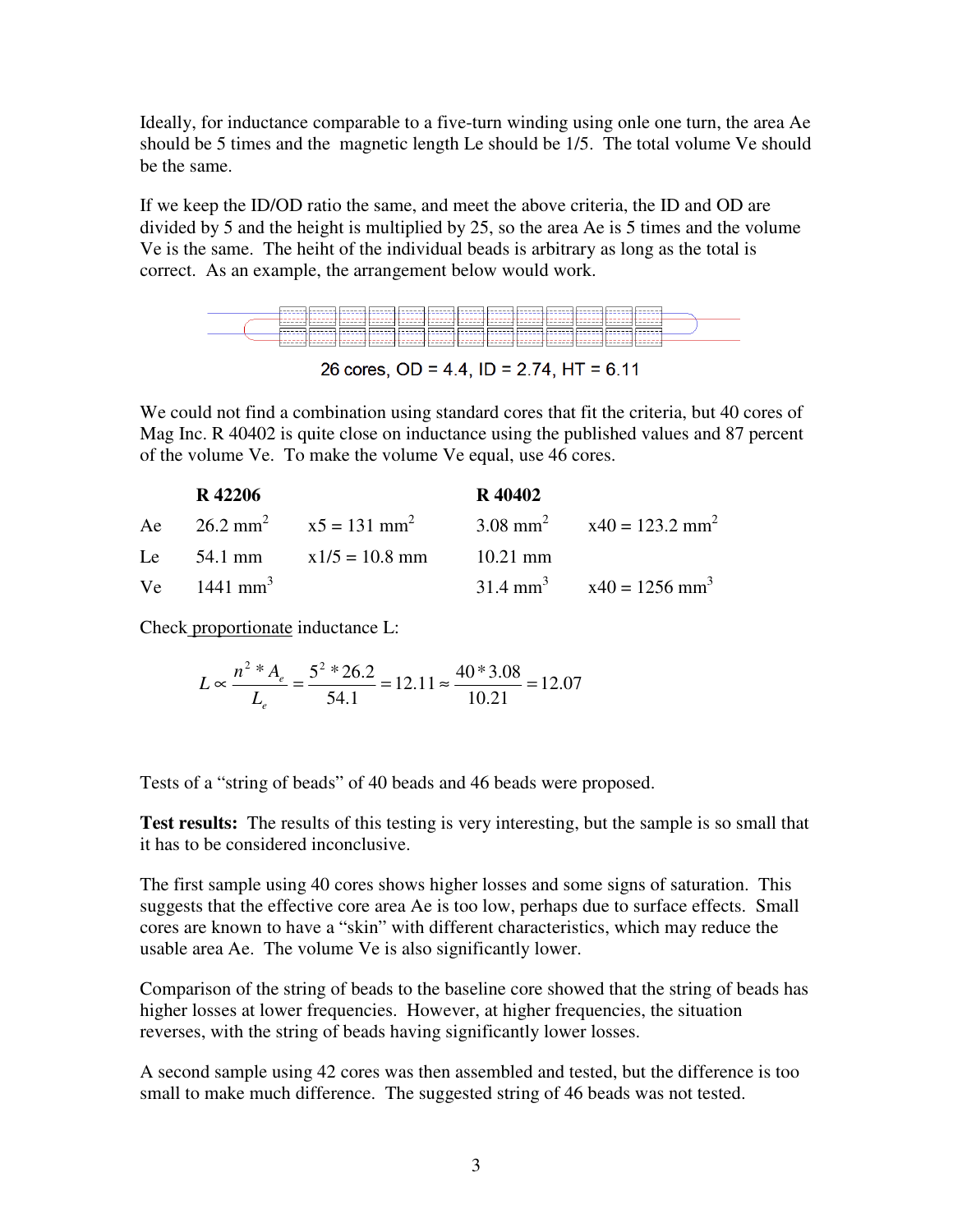The graph below shows the core loss in W vs. pulse width for square-wave excitation at various excitation voltages, using the format from the Phase II Supplemental report. The reader may wish to review that report for a more comprehensive explanation, and to see graphs for many more materials.

The baseline 5 turn core is blue and the 42 core "string of beads" is green. The curves that slope downward and to the right are the expanded waveform data. For the expand data curve, the pulse width is the same as the square wave curve from which it originates, but increasing amounts of off-time are inserted between the pulses. For the expand curves, the x-axis is one half of the period.



The blue curves are the baseline core, using the data from the mi12-2 run set.. The green curves are the 42 string of beads, using data from the mi12-3 run set.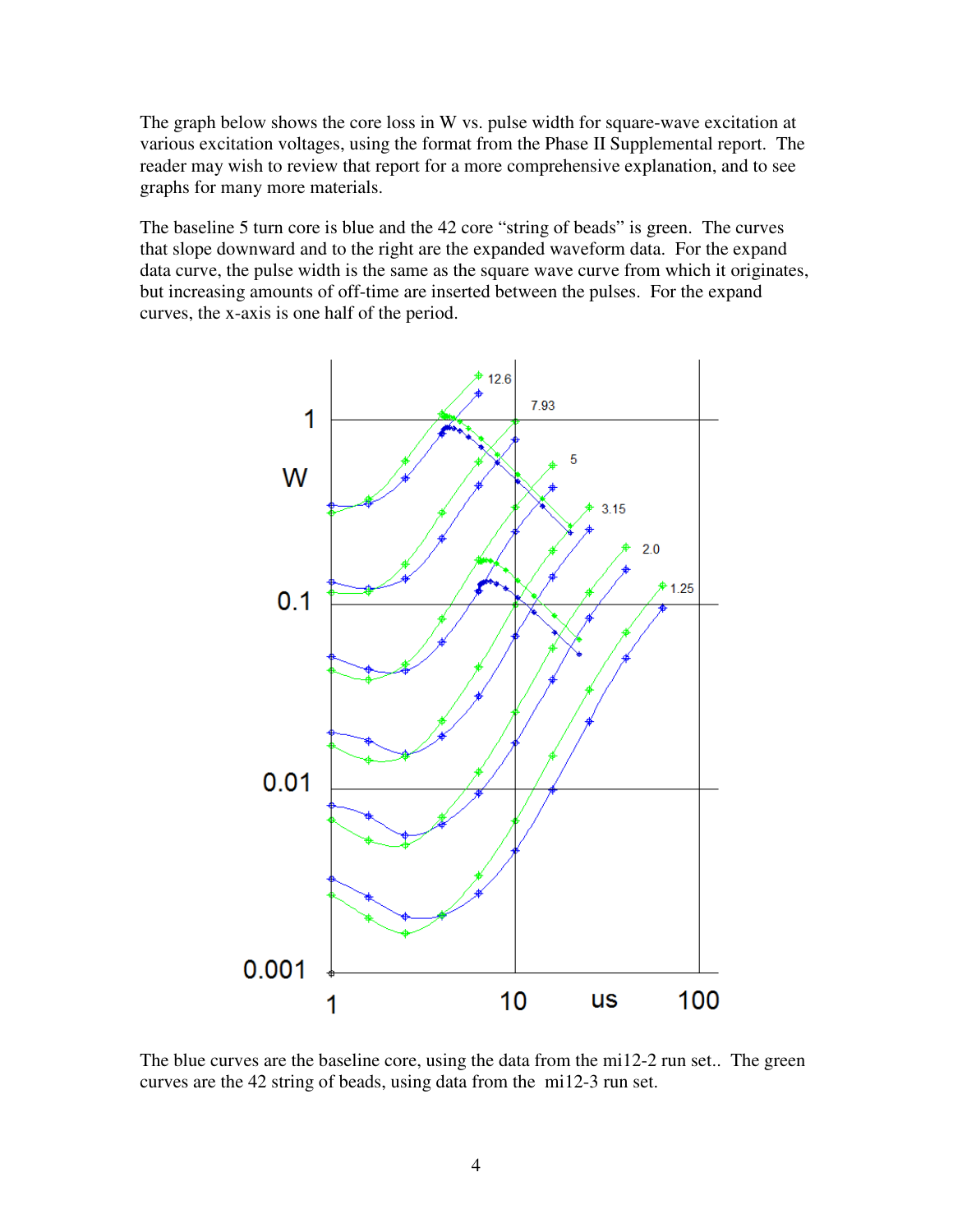The curves below are enlargements of the expand data curves from the graph above at the points where the expand data departs from the square-wave data. The first extends from the 12.6 V square-wave excitation curve, and the second extends from the 5 V curve.

It can be seen that with the five-turn reference core, mi12-2, the core loss rises significantly as the off-time increases, then it slopes down at approximately 45º. (If there were no off-time phenomenon, duty-ratio considerations alone would produce a straightline 45<sup>°</sup> down-slope.).



By contrast, the "string of beads" mi12-3 shows no increase in the average power.



With so little data, it is speculative, but the data suggest that the off-time phenomenon may be somewhat mitigated using the "string of beads" configuration.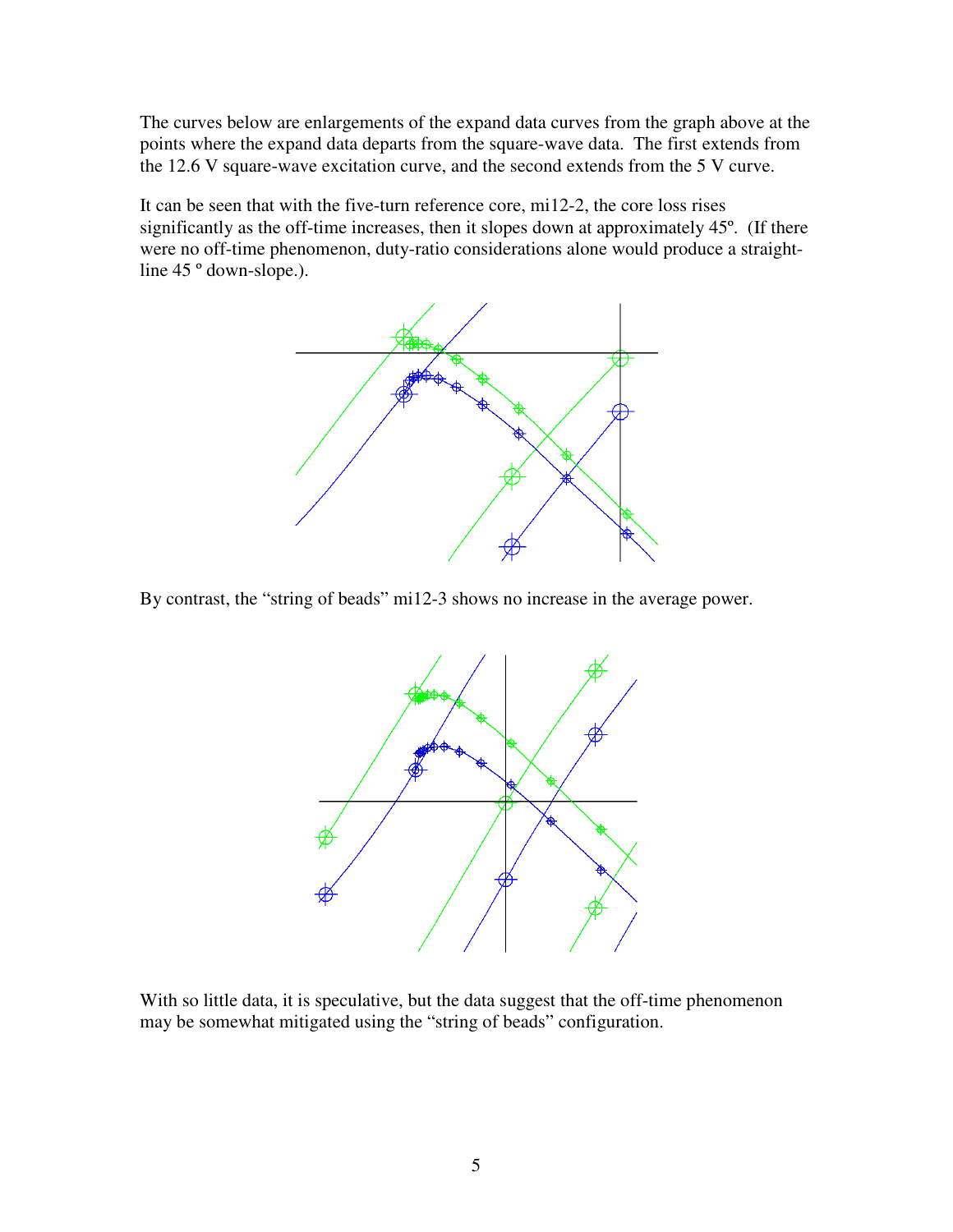The above graphs are for F material. A similar enlargement of the expanded waveform graph using data from Phase II for R material shows that there may be as much difference between materials as there is between geometric arrangements. It is too bad that we cannot make similar comparisons with more materials.

The graphs below are from the Phase II mi01-3 run set.



#### **Loss per cycle for expanded waveforms**

The graphs of energy loss per cycle with expanded waveforms, below, shows differences, but with very little data, it is hard to know if this is repeatable.

The graphs below show the loss per cycle vs off-time, the first as a linear-log plot, the second is a log-log plot.

[The x-axis (Off time) in not strictly logarithmic, as it has a point for zero off-time (the square-wave base-line), but the other time intervals of the test data are based upon a logarithmic progression.]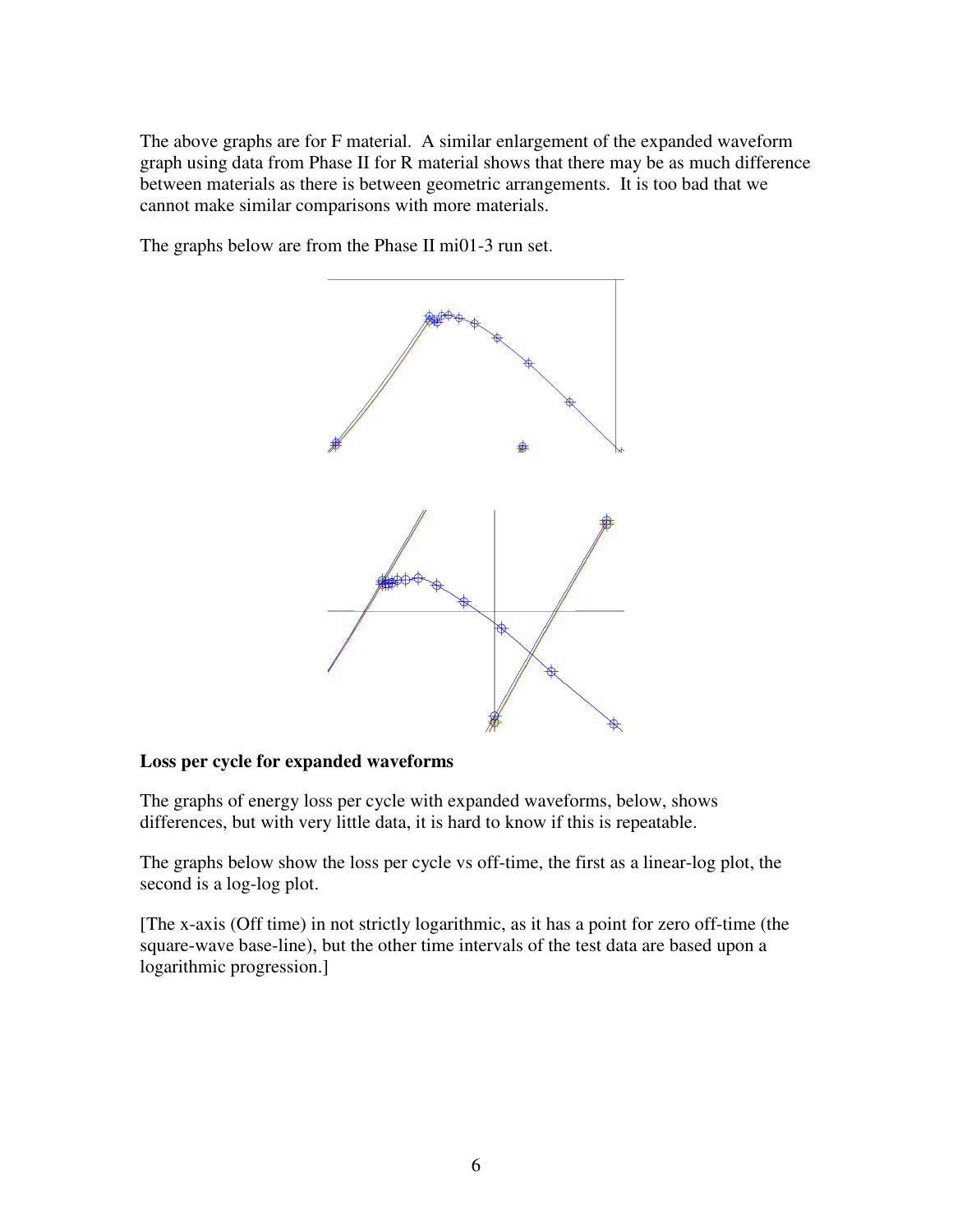

These data and graph show the energy per cycle for the core, in blue, and for the string of beads, in green. The pulse width is a constant 3.98 µs. Except for the first data point, the curves are quite similar.



This graph shows the same data, except the energy per cycle is shown logarithmically. On the log-log graph, the slope of the curve for the "string of beads" can be seen to be lower, particularly for small off times. With so little data, it is impossible to asses the significance of this. It may or may not be repeatable, but it suggests a lower proportionate increase in core loss per cycle with added off time for the "string of beads" configuration.